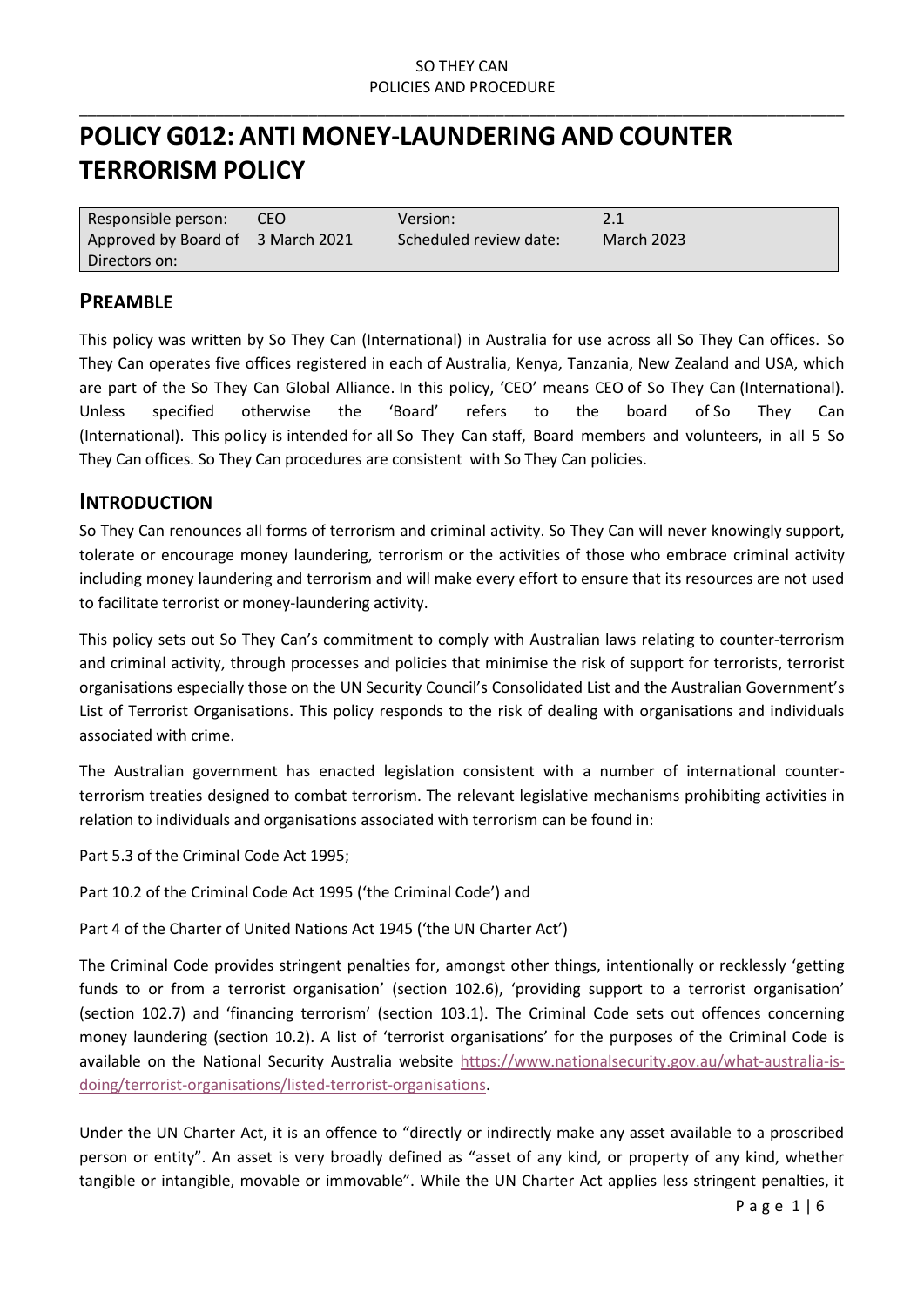has a much broader application in the aid context due to its very wide definition of asset. A list of proscribed persons and entities is available from DFAT at:

\_\_\_\_\_\_\_\_\_\_\_\_\_\_\_\_\_\_\_\_\_\_\_\_\_\_\_\_\_\_\_\_\_\_\_\_\_\_\_\_\_\_\_\_\_\_\_\_\_\_\_\_\_\_\_\_\_\_\_\_\_\_\_\_\_\_\_\_\_\_\_\_\_\_\_\_\_\_\_\_\_\_\_\_\_\_\_\_\_\_

<http://dfat.gov.au/international-relations/security/sanctions/Pages/consolidated-list.aspx>

In addition So They Can will check the following two lists to ensure it doesn't deal with any listed terrorist organisations and/or proscribed persons or entities.

- [World Bank Listing of ineligible firms and individuals;](https://www.worldbank.org/en/projects-operations/procurement/debarred-firms)
- [Asian Development Bank Sanctions List;](http://lnadbg4.adb.org/oga0009p.nsf/sancALL1P?OpenView&count=999)

# **DEFINITIONS**

**So They Can Representatives** – are all individuals and institutions who act on behalf of So They Can regardless of whether or not there is a formal legal agreement between them and So They Can. This includes, but is not limited to, all trustees, members, directors, employees, contractors, consultants, suppliers, advisors, volunteers, and implementing partners irrespective of which country their role is situated. In this document So They Can refers any or all of the international So They Can entities registered in Australia, New Zealand, Kenya, Tanzania and USA.

**Responsible Person** refers to those responsible for governing a charity. Generally, a charity's Responsible Persons are its board or committee members, or trustees (including insolvency trustees or administrators).

Under the "**reasonable endeavours**" clause, So They Can has a positive obligation to act; in particular to ensure that it:

- a) knows the persons/organisations that it is directly assisting;
- b) confirms that the people/organisations it is directly assisting are not on either of the lists before assistance is provided; and
- c) ensures that directly funded persons/organisations are aware of and comply with these laws.

**Money Laundering** – the process of concealing the origin, ownership or destination of illegally or dishonestly obtained money and hiding it within legitimate economic activities to make them appear legal

**Terrorism Financing** – intentionally providing or collecting funds and being reckless as to whether those funds would be used to facilitate or engage in a terrorist act

**Counter-terrorism** – the practice, techniques and strategy used to combat or prevent terrorism

# **POLICY**

- 1. Australian Government legislation prohibits dealing with individuals and organiations involved in criminal activities, listed terrorist organisations and/or proscribed persons or entities. So They Can will at all times adopt measures intended to facilitate compliance with this legislation.
- 2. So They Can will confirm the identity, credentials and good standing of the people or organisations it supports and will check that these people or organisations are not on the lists maintained by the Australian Government.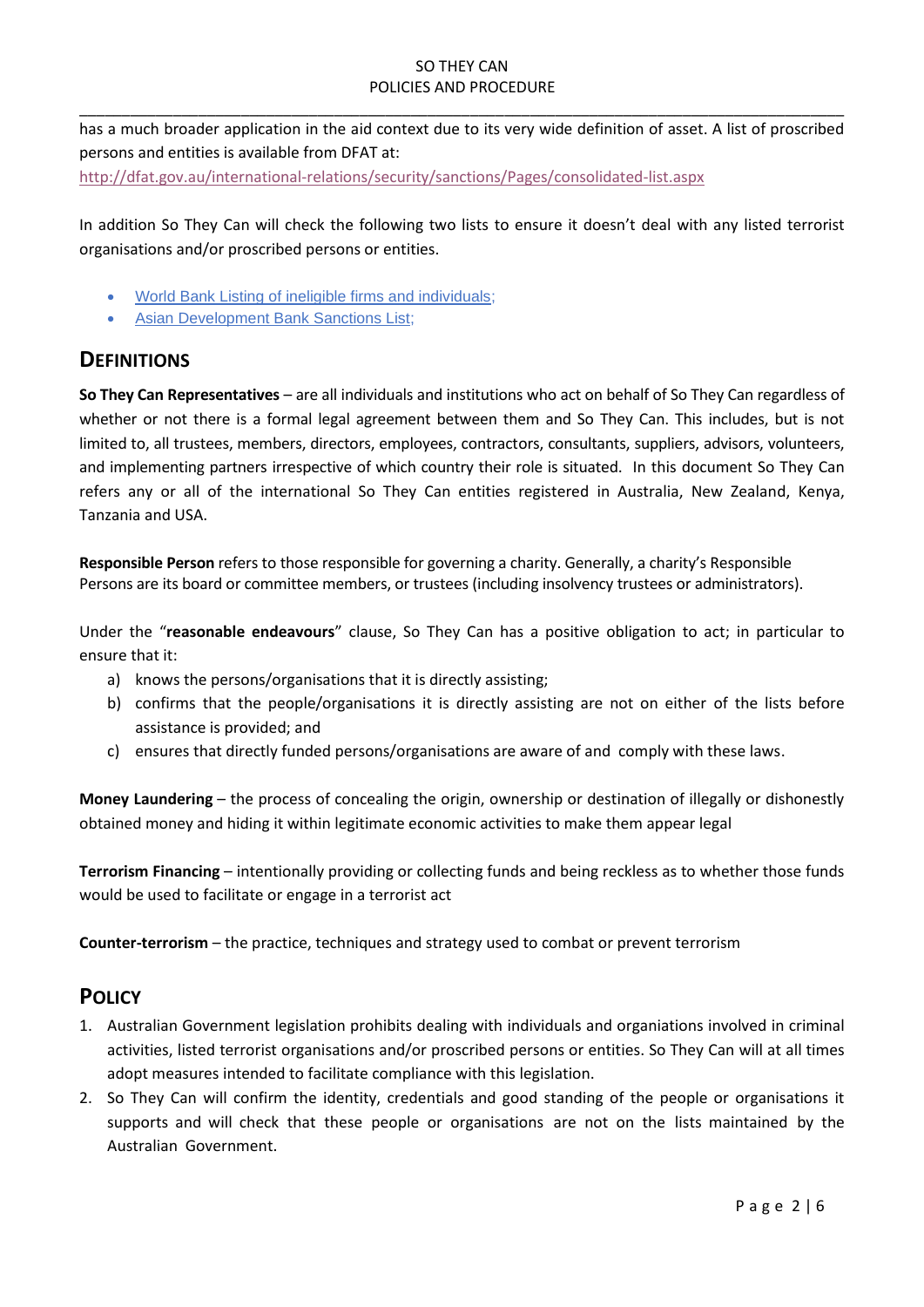\_\_\_\_\_\_\_\_\_\_\_\_\_\_\_\_\_\_\_\_\_\_\_\_\_\_\_\_\_\_\_\_\_\_\_\_\_\_\_\_\_\_\_\_\_\_\_\_\_\_\_\_\_\_\_\_\_\_\_\_\_\_\_\_\_\_\_\_\_\_\_\_\_\_\_\_\_\_\_\_\_\_\_\_\_\_\_\_\_\_

- 3. So They Can will use reasonable endeavors to ensure that all activities (including those carried out by a partner or affiliate organisation delivering aid) comply with relevant Australian laws and regulations (and those of the country in which the aid is being delivered), including but not limited to:
	- a) Those in relation to the proscription against providing direct or indirect support or resources to organisations and individuals associated with terrorism, including 'terrorist organisations' as defined in Division 102 of the Criminal Code and listed in regulations under the Criminal Code and regulations made under the UN Chart Act; and
	- b) Those in relation to corrupt practices, in particular the bribery of public and foreign officials.
- 4. So They Can will not knowingly remit any funds to known or suspected criminal and terrorist organisations or individuals.
- 5. So They Can will report any known or suspected criminal or terrorist offences or links to the relevant national authority.
- 6. So They Can will use reasonable endeavors to ensure that overseas recipients of So They Can's funds will adopt policies and procedures that enable them to comply with relevant Australian anti-terrorist and crime prevention legislation.
- 7. So They Can will ensure that all staff, volunteers and governing body members receive training regarding financial wrongdoing risks, prevention and reporting as part of their induction, and thereafter will receive annual refresher training.
- 8. So They Can will make sure that all Representatives understand their obligation to report without delay all cases of attempted, alleged, suspected or detected criminal activities or links to terrorist organisation/individual. All cases of fraud and corruption will be handled in a confidential, prompt and professional manner in accordance with procedures set in So They Can Complaints Policy and So They Can Whistleblowing Policy.

## **PROCEDURES**

- 1. So They Can will check and document that its staff, board members, suppliers and other Representatives do not promote or have connections with identified terrorists or terrorist organisations (those on the Consolidated List or the List of Terrorist Organisations). Representatives must know the identity, credentials and good standing of their partners and recipient organisations (i.e. what they do, where they operate, who are their key decision makers and staff).
- 2. Prior to engagement with any individual staff, board member, volunteer and contractor So They Can requires a clear Australian Federal Police Criminal Record Check, or Criminal record check for any country in which they reside or have spent more than twelve months of residence during the last five years. Throughout engagement with So They Can, Criminal Record Check must be renewed every 2 years.
- 3. All staff appointments are subject to successful reference checks.
- 4. Prior to an appointment of a Responsible Person (board director or trustee) So They Can will ensure that they are not disqualified from:
	- managing a corporation under the Corporations Act 2001 (Cth) (the Corporations Act), or
	- being a Responsible Person by the ACNC Commissioner, within the previous 12 months.

by:

- doing a search of the [ASIC Disqualified Persons Register](http://asic.gov.au/online-services/search-asics-registers/banned-and-disqualified) for that person
- doing a search of the [ACNC Register of Disqualified Persons](https://www.acnc.gov.au/charity/about-charity-register/information-charity-register/disqualified-persons-register) for that person (the ACNC has not disqualified anyone at this time), and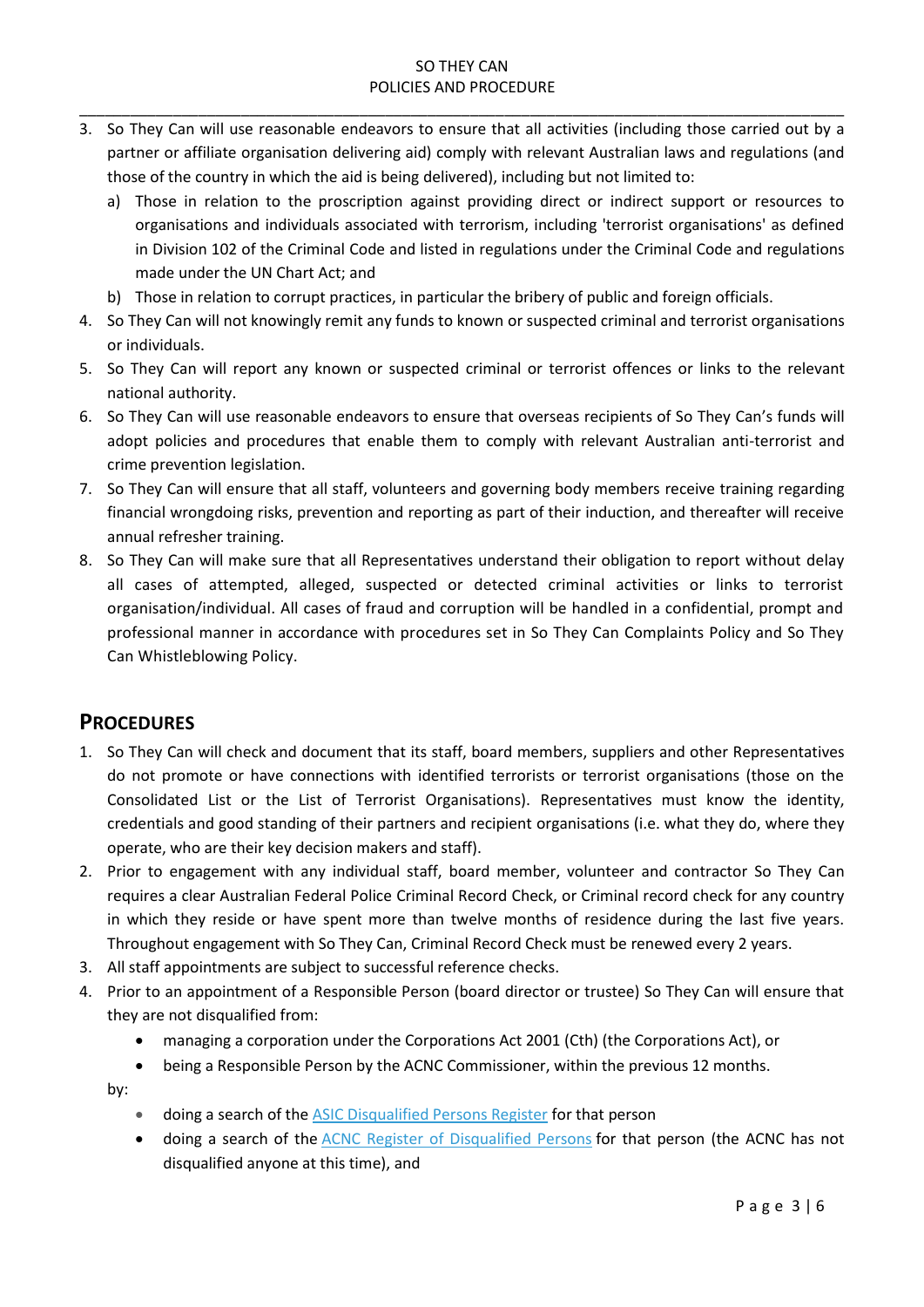\_\_\_\_\_\_\_\_\_\_\_\_\_\_\_\_\_\_\_\_\_\_\_\_\_\_\_\_\_\_\_\_\_\_\_\_\_\_\_\_\_\_\_\_\_\_\_\_\_\_\_\_\_\_\_\_\_\_\_\_\_\_\_\_\_\_\_\_\_\_\_\_\_\_\_\_\_\_\_\_\_\_\_\_\_\_\_\_\_\_

- requesting each of its Responsible Persons to sign a declaration **[\(Attachment A\)](https://www.acnc.gov.au/for-charities/manage-your-charity/governance-hub/governance-standards/4-suitability-responsible-0)** confirming that [they are not disqualified](https://www.acnc.gov.au/for-charities/manage-your-charity/governance-hub/governance-standards/4-suitability-responsible-0) and that they understand [what it means to be disqualified.](https://www.acnc.gov.au/for-charities/manage-your-charity/governance-hub/governance-standards/4-suitability-responsible-0)
- 5. Prior to signing any partnership agreement, MOU or funding, So They Can will check that the partner organization or their representatives do not promote or have connections with identified terrorists or terrorist organisations (i.e. the Australian Government, UN, World Bank and Asian Development Bank lists of terrorists and proscribed organisations.)
- 6. So They Can will only transmit funds using reputable banks and other financial institutions for this purpose and observing procedures defined in So They Can Financial Manual and So They Can Inter Entity Transaction Policy.
- 7. Counter terrorism procedures will be included in Risk Management section of every in-country Project Plan document.
- 8. To the extent possible, all So They Can's project partners will be made aware of So They Can's obligations under Australian law and undertake to adopt similar measures in respect of funds from Australian sources.
- 9. Application by both So They Can and its partners of internationally accepted accounting practices is verified by regular, independent audits.
- 10. So They Can will immediately withdraw all support, including provision of resources, if it has reason to believe that a ministry or project partner has breached the requirements of this policy.
- 11. As far as practicable, any MOU, partnership or funding agreement will include wording that requires the recipient organisation to adopt policies and procedures consistent with Australian Government requirements. DFAT suggested wording is:

"The Organisation acknowledges that the Australian Government has adopted a policy and laws consistent with relevant international counter-terrorism Treaties and UN Security Council Resolution 1373 (2001) of not providing direct or indirect support or resources to organisations and individuals associated with terrorism.

The Organisation must use its best endeavours to ensure that funding provided under this Agreement is expended in a manner consistent with the UN Security Council Resolution and related Australian laws. If, during the course of this Agreement, the Organisation discovers any link whatsoever with any organisation or individual associated with terrorism it must inform the Australian Federal Police and/or AusAID immediately." So They Can will perform regular monitoring and evaluation of project and program activities to ensure funds are being used for the purposes they were approved and provided. Funding recipients are required to provide quarterly detailed accounting reports showing how funds have been spent.

- 9. Where recipient organisations or individuals are found to be on either list, forwarding funds will cease and the national security hotline on 1800 123 400 (+61 1300 123 401 if calling from outside of Australia) will be informed immediately.
- 10. So They Can will report any suspected terrorism and criminal activities or links involving DFAT funds to DFAT within five working days of detection using [counter-terrorism.resourcing@dfat.gov.au.](mailto:counter-terrorism.resourcing@dfat.gov.au)

## **RELATED DOCUMENTS**

- So They Can Policy and Manual Register
- So They Can Financial Manual
- So They Can Inter Entity Transaction Policy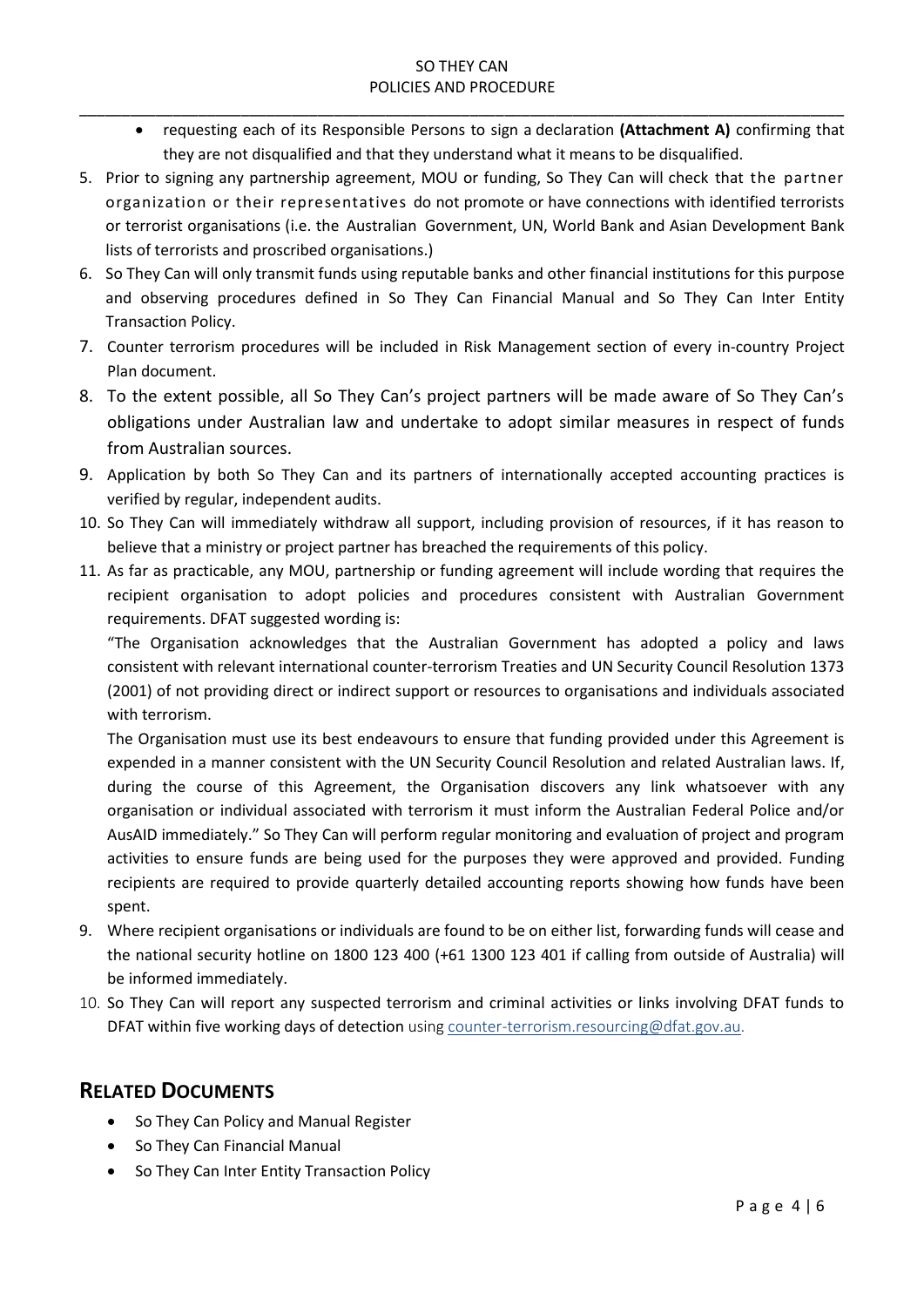\_\_\_\_\_\_\_\_\_\_\_\_\_\_\_\_\_\_\_\_\_\_\_\_\_\_\_\_\_\_\_\_\_\_\_\_\_\_\_\_\_\_\_\_\_\_\_\_\_\_\_\_\_\_\_\_\_\_\_\_\_\_\_\_\_\_\_\_\_\_\_\_\_\_\_\_\_\_\_\_\_\_\_\_\_\_\_\_\_\_

- So They Can Recruitment Policy
- So They Can Fraud and Anti-corruption Policy
- So They Can Whistleblowing Policy
- So They Can Complaints Policy
- So They Can Project Plans

| Date             | Version | Comment                                  |
|------------------|---------|------------------------------------------|
| 27 February 2019 | 1.1     | Review of the policy in line with DFAT   |
|                  |         | requirements                             |
| 15 February 2021 | 2.0     | Change of title to Anti Money            |
|                  |         | Laundering and Counter Terrorism         |
|                  |         | Policy                                   |
|                  |         | Addition of money-laundering and         |
|                  |         | criminal activities into the contents of |
|                  |         | the policy                               |
| May 2021         | 2.1     | Added procedure for checking             |
|                  |         | Responsible persons against ACNC and     |
|                  |         | ASIC Disqualified Persons Registers,     |
|                  |         | declaration template added               |

**ATTACHMENT A**

so they can